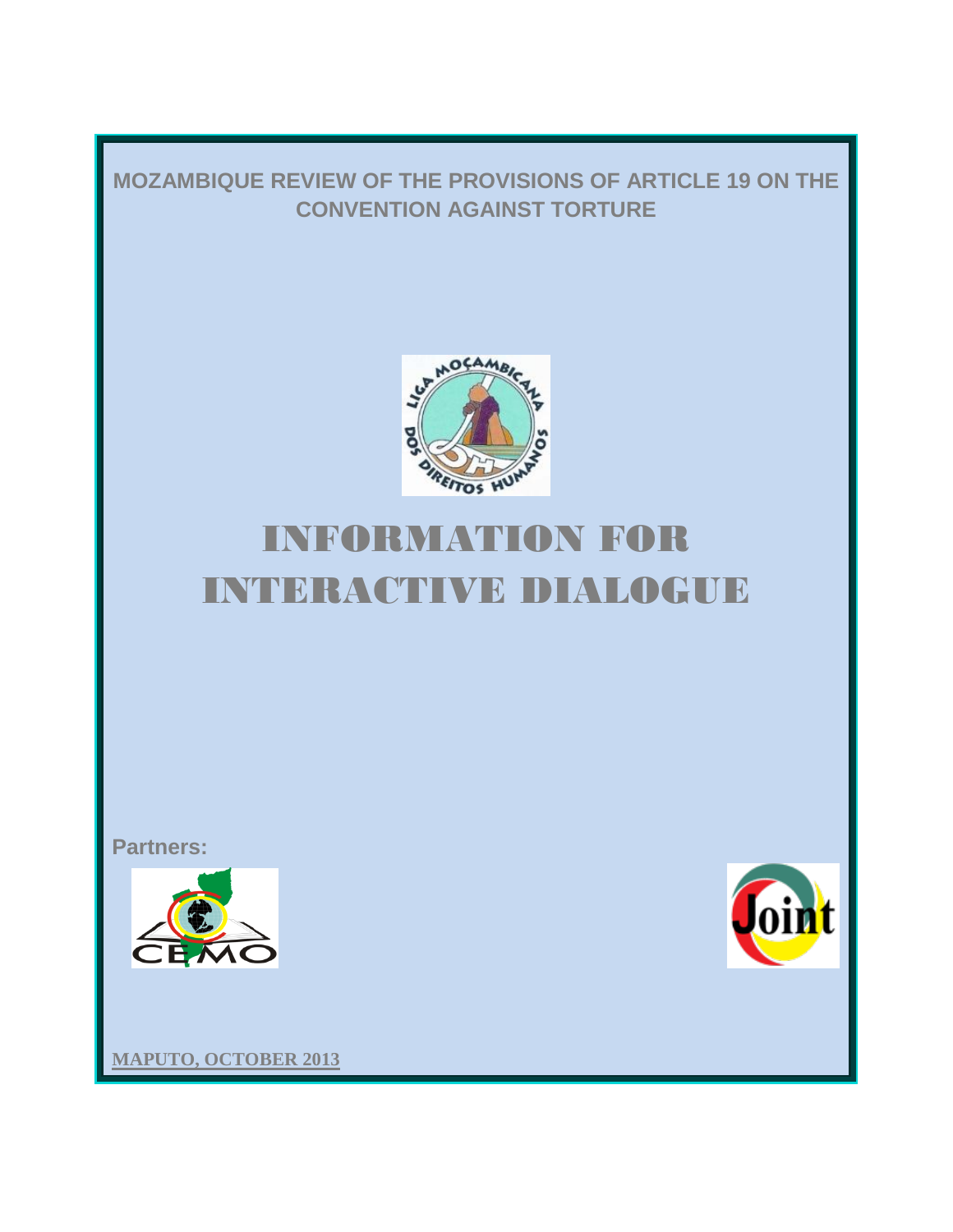# **PRESENTATION**

- 1. This document was prepared by the Mozambican League of Human Rights, in collaboration with two other Mozambican civil society organizations working in the field of human rights throughout the country, namely :
- 2. The Center for Mozambican and International Studies (CEMO) and JOINT Mozambique League of NGOs.

# **SUMMARY AND METHODOLOGY**

- 3. The afore-cited organizations, in response to the recommendations of the Committee against Torture (CAT), endeavored in synthesizing relevant information about the situation of torture in Mozambique, in order to maximize the gains that can come from the review of Mozambique by CAT.
- 4. This information precede the cumulative report (1994 to 2010) of the Government of Mozambique prepared pursuant to Article 19 of the Convention Against Torture and Other Cruel, Inhuman or Degrading Treatment (CAT), submitted to the Committee against Torture in May 2012.
- 5. It is a fact that the Government has advanced in some points on the implementation of human rights in Mozambique. However, the civil society, based on this instrument, attempted to clarify some points, add others and emphasize some gains and challenges for Mozambican state, in order to foster the debate on the implementation and defence of human rights in the country, particularly with regard to torture and other forms of cruel, inhuman and degrading treatment.
- 6. Accordingly, the methodology presents findings and for each point, we provide our proposed recommendation.
- 7. This set of information is presented in three parts, the first relates to the legal and institutional framework regarding the prevention of torture, the second is on the implementation of CAT and the third is related to our findings.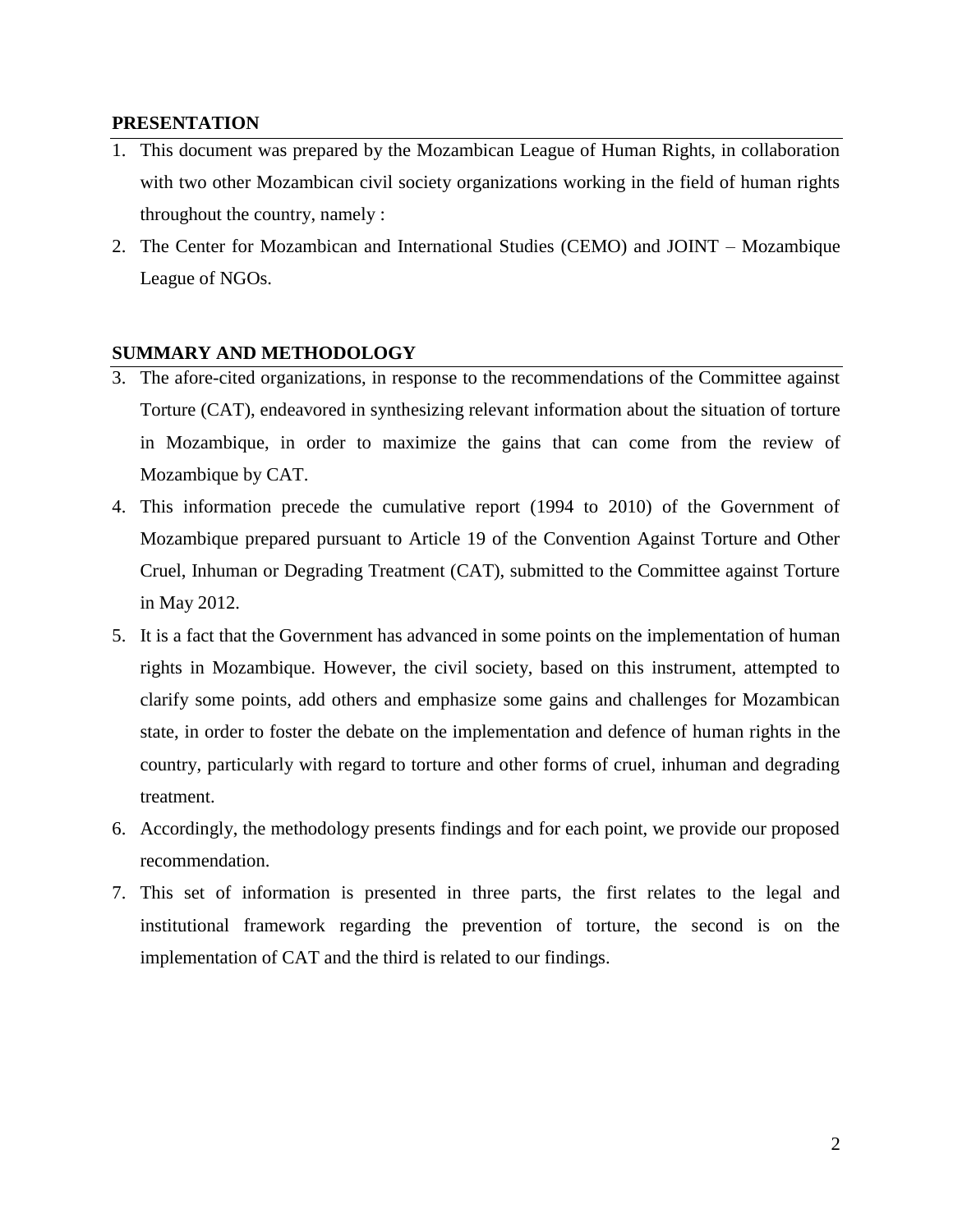# **PART - I LEGAL AND INSTITUTIONAL FRAMEWORK IN RELATION TO THE PREVENTION OF TORTURE**

# **a) Legal Framework**

# **Findings**

- 8. Mozambique is a member state and signatory to various regional and international instruments especially the Universal Declaration of Human Rights (UDHR), the International Covenant on Civil and Political Rights (ICCPR), the Convention against Torture, Cruel or Degrading Treatment (CAT), the African Charter on Human and Peoples' Rights, among others.
- 9. However, the country is not yet part of the Optional Protocol to the Convention Against Torture.
- 10. The Constitution of the Republic of Mozambique (CRM) established the prohibition of acts of torture under Article 40, stating that *"Every citizen has the right to life and physical and moral integrity and cannot be subjected to torture or cruel or inhuman treatment".*
- 11. However, in the Penal Code in force in Mozambique, torture is not typified as crime, being treated as mere physical violence for purposes of criminal liability.
- 12. There is no specific law or public policy to prevent and fight it as a serious violation of human rights.
- 13. In the current process of Revision of the Penal Code, started in 2000, the proponent (the Committee on Constitutional Affairs, Direct Human and Legality  $-1<sup>st</sup>$  Committee of the Assembly of the Republic), did not enshrine torture as a specific crime, disregarding the proposals from the civil society and scholars.

#### **Proposed recommendations**

- 14. The Mozambican State should ratify the Optional Protocol to the Convention Against Torture.
- 15. The Parliament should enshrine torture as a specific crime in the Proposed Revision of the Penal Code and punish more severely in relation to physical assault under the Penal Code.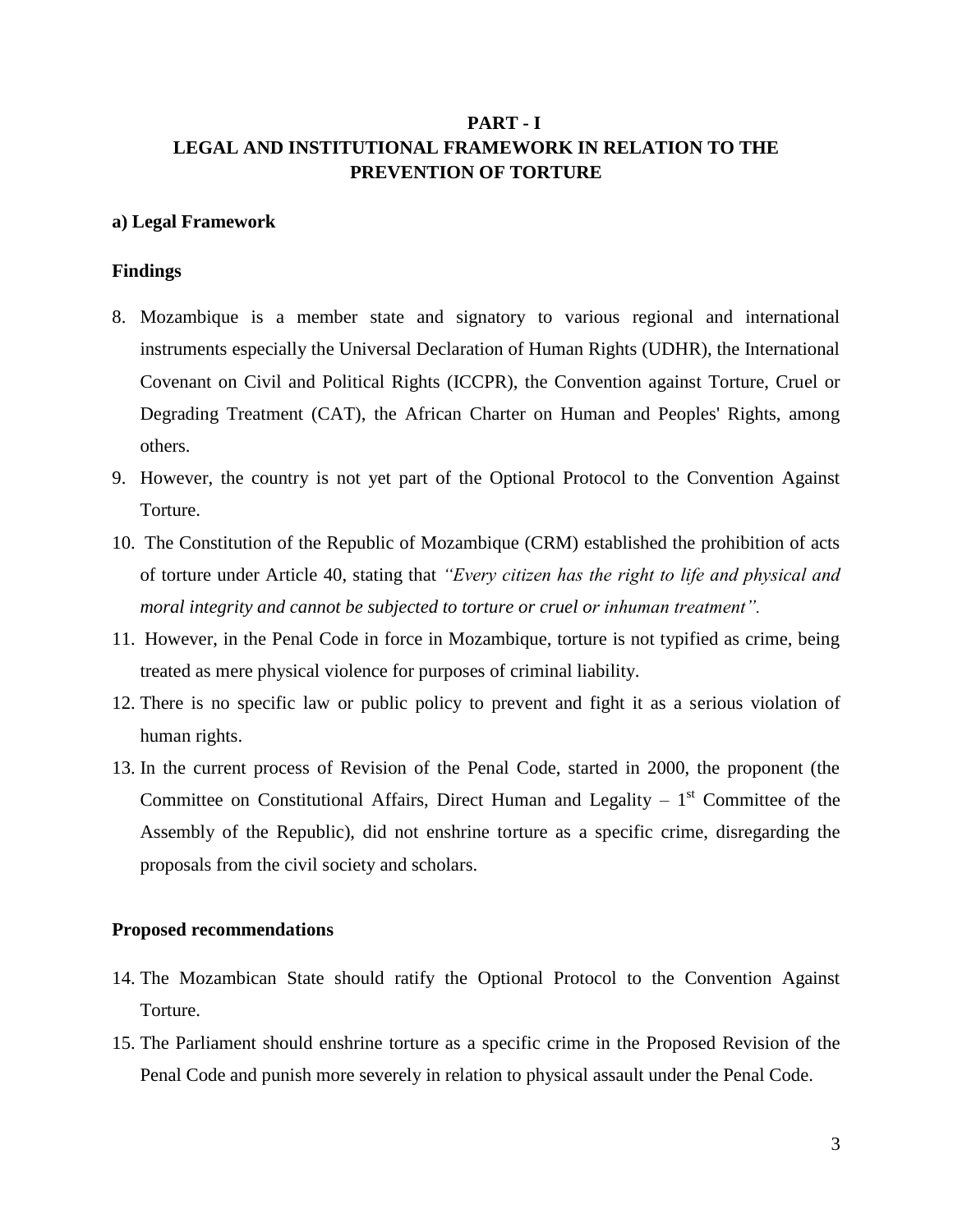16. The Government should adopt a policy to prevent and fight against acts of torture, particularly acts of torture committed by police officers and Internal State Security Services.

# **b) Institutional Framework**

#### **Findings**

- 17. Nowadays there are several institutions in Mozambique that promote and protect human rights such as torture, namely:
	- At the judicial level the courts, the Constitutional Council and the Attorney General's Office.
	- At the executive level the Ministry of Justice, including the National Directorate of Human Rights, the Ministry of Foreign Affairs, the Ministry of Home Affairs.
	- At the parliamentary level the Parliament, particularly the Committee on Constitutional Affairs, Human Rights and Legality  $(1<sup>st</sup>$  Committee of the Parliament and the Committee on Petitions).
	- The National Commission of Human Rights was created.
	- The Ombudsman
	- The Department of Human Rights of the Bar Association of Mozambique
	- Civil society organizations of human rights
- 18. The coming into operation of the Ombudsman and the National Commission of Human Rights reinforce the protection and promotion scope against cases of torture.
- 19. The civil society organizations and the media also participate in the proceedings to fight these practices through allegations of violations of human rights and advocacy actions for their mitigation.
- 20. However, at the State level, there is no technical unit with specific responsibilities to prevent and punish acts of torture.
- 21. At the Police level, there is no specific department to prevent and fight against torture practiced against the detainees.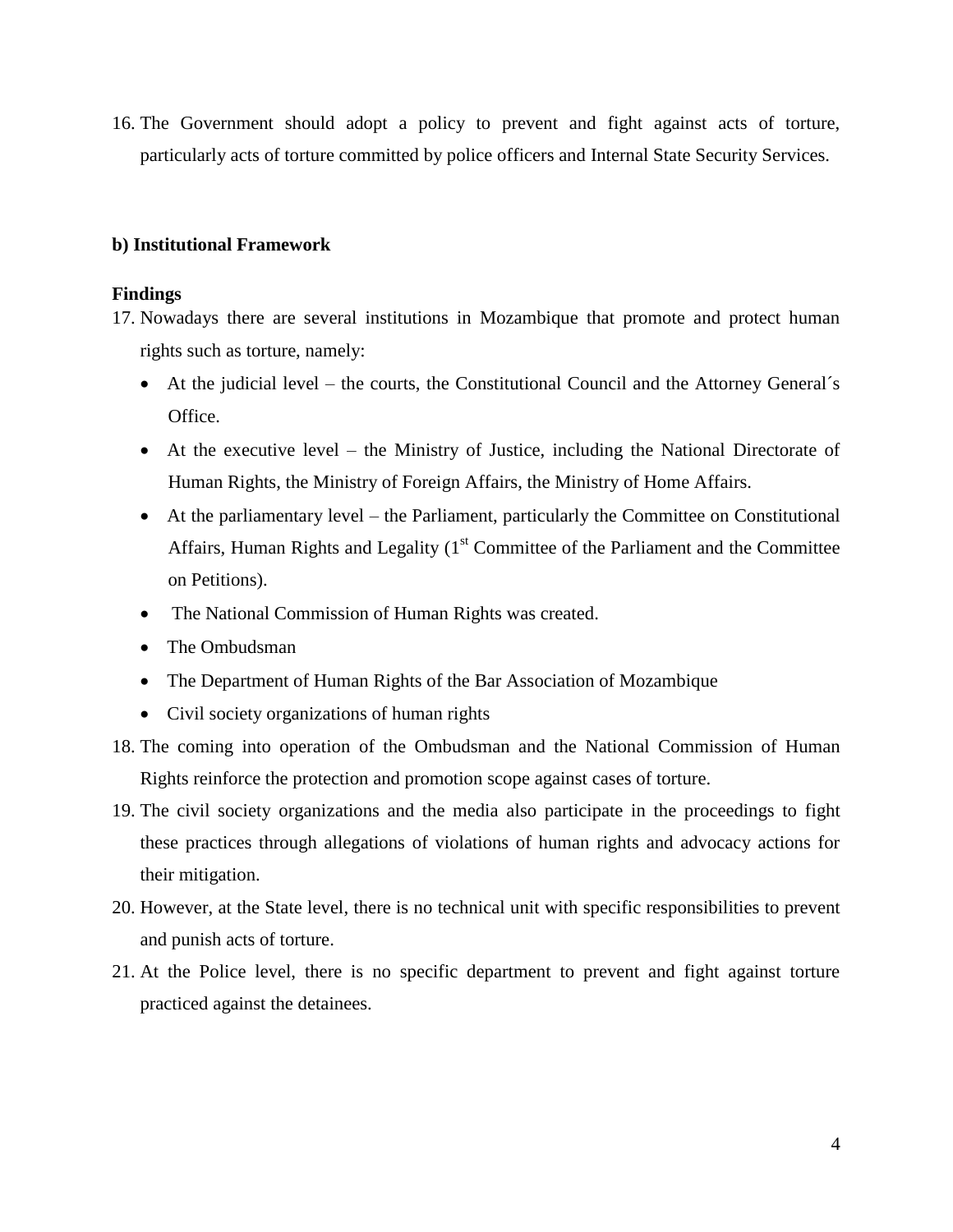#### **Proposed recommendations**

- 22. Create at the Structure of the Attorney General's Office or as an autonomous institution, a Technical Unit Against Torture.
- 23. Institutionalize within the Police of the Republic of Mozambique, a specific department to deal with cases of torture committed by agents of the police force.

# **PART - II IMPLEMENTATION OF CAT PROVISIONS**

#### **Article 1: Definition of Torture**

#### **Findings**

- 24. The Mozambican state has ratified the Convention against Torture, through Resolution No. 4/93 of 2 July 1993, thus becoming part of domestic or national legal system, which means that the definition of torture by CAT is valid in the Mozambican legal system.
- 25. However, the Criminal Code is not clear on the issue of torture, to the extent that it is not considered as set out in CAT and indiscriminately uses the term torture, including acts committed by the Average Citizen.

# **Recommendations**

- 26. Clarify the criminal law that torture can only be committed by state agents or on their service.
- 27. Include the issue of torture in the sections of Criminal Code dealing with specific offenses relating to Civil Servants, or enshrine explicitly that torture only refers and applies in relation to acts committed by agents serving the State.

# **Article 2: Measures to prevent torture**

#### **Findings**

28. The Constitution of the Republic of Mozambique (CRM), in accordance to articles 40 and 65, prohibits the use of torture. There are several institutions and norms that reflexively prohibit and sanction the act of torture.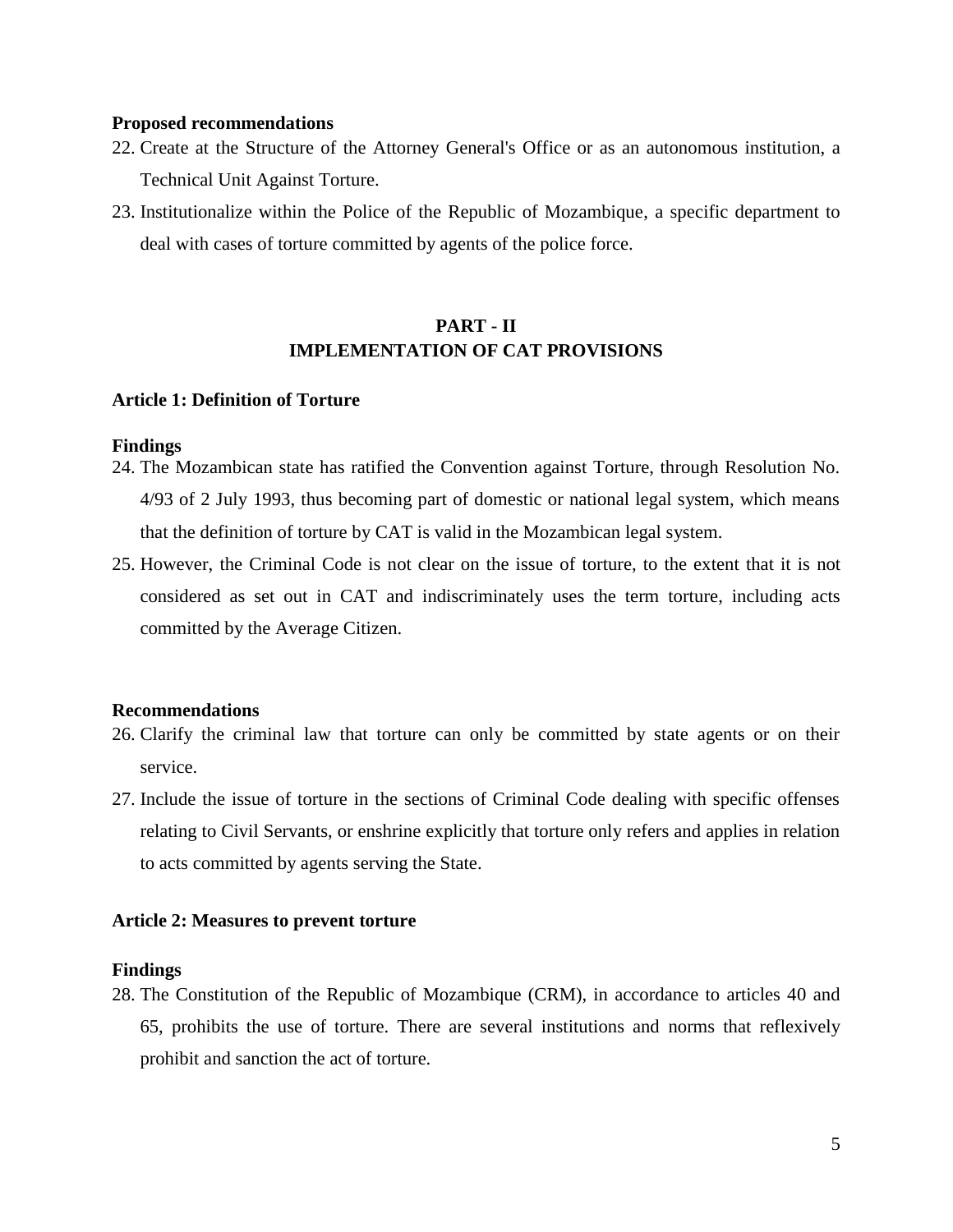- 29. However, the Government does not have under its priorities the fight against this practice. The official discourse of the Government is that the practice of torture is not official policy of the State and occurs in some isolated cases of excesses perpetrated by some State agents<sup>1</sup>.
- 30. This type of speech shows that the Government is not committed to fight a serious violation of rights, which is torture practiced indiscriminately, especially by the officers at the police stations, in prison setting, such as the case of cells at the Mozambican police command in Maputo on public roads during the exercise of law and freedom of expression of citizens and often torture has been used as an investigative means by agents of the Criminal Investigation Police.

# **Recommendations**

- 31. The Government should adopt a new discourse regarding torture, acknowledging as a serious violation of human rights in Mozambique.
- 32. Exhort the Mozambican government to take concise steps to empower and equip the Criminal Investigation Police with modern means of investigation, in order to avoid the use of torture in the investigation process.
- 33. Promote the use of disciplinary and criminal measures against the perpetrators of such practices.

# **Article 3: Expulsion, Return and Extradition**

#### **Findings**

l

- 34. The external refugees entering Mozambique have been victims of a "degrading treatment", being target of illegal evictions, extortion and abandoned in the open sea.
- 35. The report of the Mozambican League of Human Rights on the situation of refugees and Ethiopian and Somali asylum seekers in Mozambique based on a survey the organization conducted between  $30<sup>th</sup>$  June and  $6<sup>th</sup>$  July in refugee centers at the provinces of Nampula and Cabo Delgado, in the northern region of the country, shows the existence of violations against human rights.
- 36. The research, under which 21 refugees and asylum seekers were interviewed, found that the Mozambican police have made arbitrary expulsions of Ethiopians and Somalis.

<sup>&</sup>lt;sup>1</sup> See Final Assessment of Mozambique on the Universal Periodic Review mechanism at A/HRC/17/16.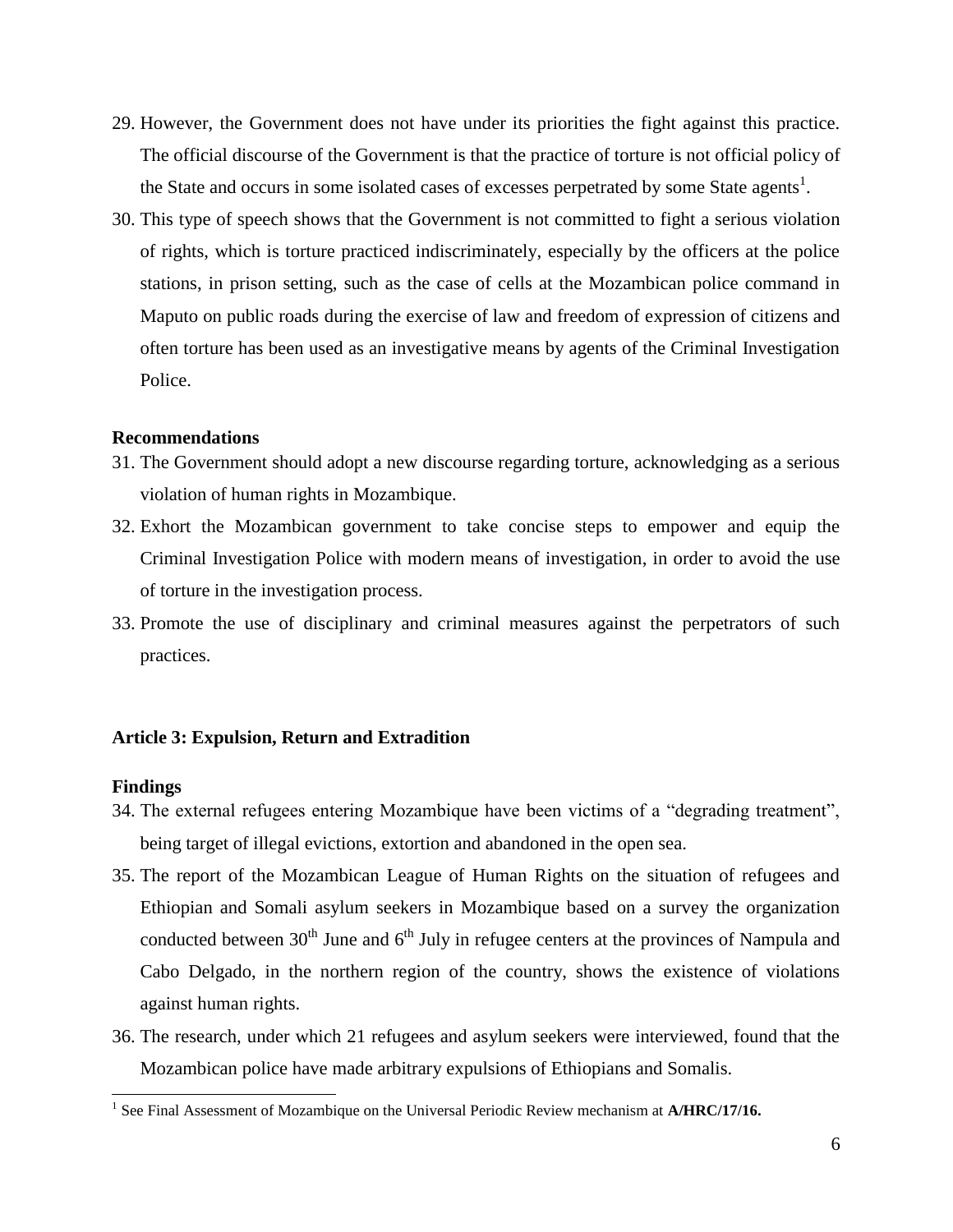- 37. "Only in the month of June 2012, 93 Ethiopian and Somali asylum seekers and refugees were expelled, including 59 Somalis and 34 Ethiopians. This act took place on the night of 20 to 21 June 21 to 20. As a matter of fact,
- 38. The document points out the psychological and physical abuse, plunder of personal belongings and extortion as some of the abuses that refugees have been subjected by the Mozambican authorities.
- 39. There is record of deaths by drowning in the islets of the shoals of Rovuma river, where they are usually left by river operators, whose bodies subsequently appear floating on the shores of river banks", as stated on the same report.

# **Recommendations**

40. The Government must ensure repatriations with greater dignity to illegal immigrants.

41. Strengthen mechanisms for oversee state agents in repatriation cases and treatment of refugees.

# **Art. 4: Legislation to Criminalize Torture**

42. Refers to what was said regarding the legal framework on the protection of torture in Mozambique.

# **Art. 5: Establishment of Jurisdiction**

#### **Findings**

 $\overline{a}$ 

- 43. The Right to Compensation and Liability of the State constitutionally enshrined pursuant to paragraph 2 of Article 58 provides that "The State is responsible for damage caused by unlawful acts of its agents, in the exercise of their duties, subject to the right of return in accordance with law".
- 44. The Government's report indicates that "when there is an act of torture which is clearly illegal under the law, the prosecuting jurisdiction is the competence of the Administrative Court since the agent in question is a civil servant<sup>2</sup>".
- 45. There are few cases in which the State was ordered to compensate citizens victimized by human rights violations and in both cases were related to summary executions. The first in

 $2$  Report of Government of Mozambique pursuant to Article 19 of Convention, Consolidated Report 1994-2010, page 28, paragraph 108.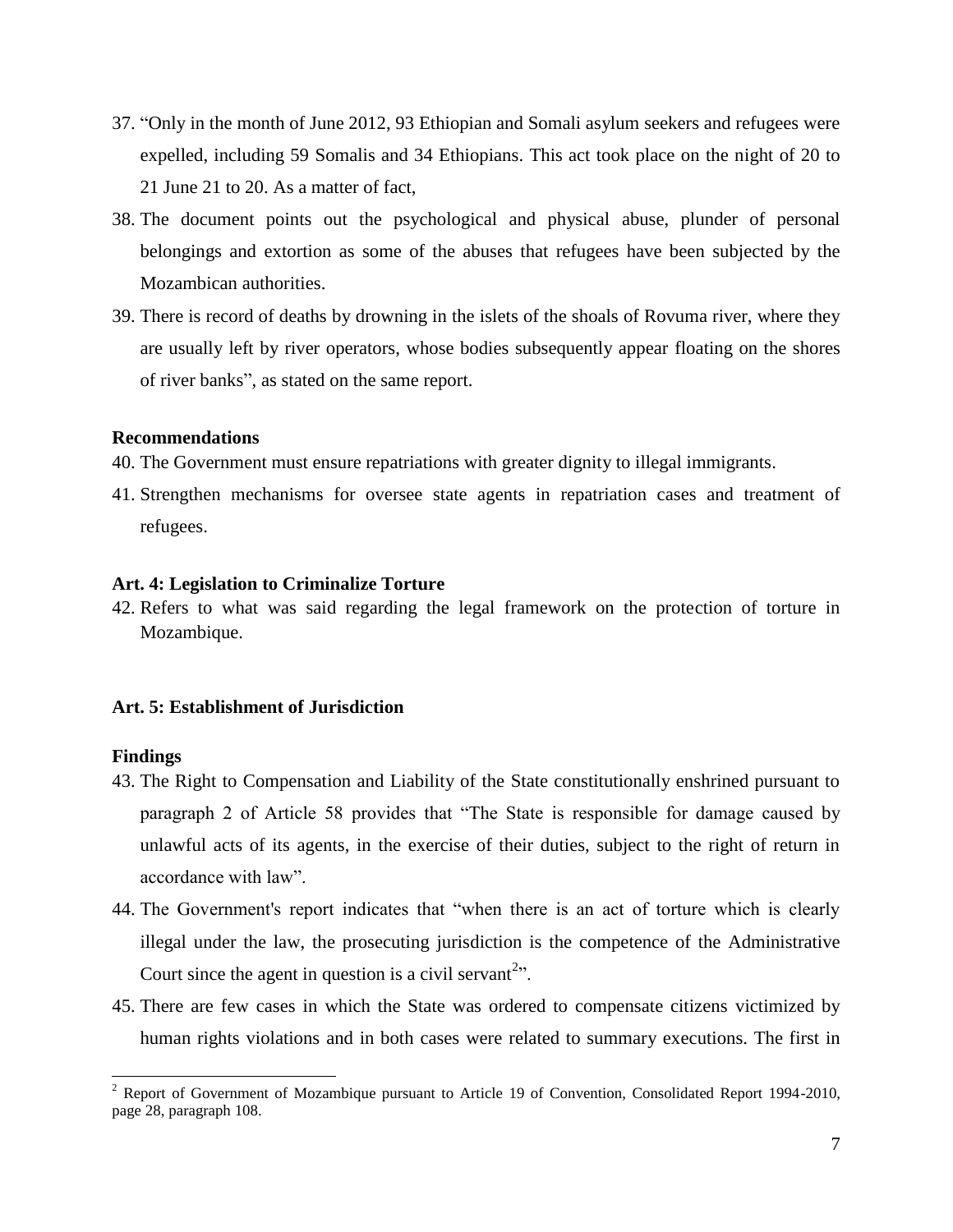2008, in the famous "Costa do Sol" that three police officers were convicted for the murder of three defendants by the Judicial Court of Maputo City, and the State was ordered to pay in solidarity 1,800,000.00 Mt (one million and eight hundred thousand Meticais) to each family of the murdered victims. The second was in 2011, in which the Administrative Court ordered the State to pay 500,000.00 MT (five hundred thousand Meticais) for the murder of minor Hélio Muianga by the police during demonstrations in Maputo on the  $2<sup>nd</sup>$  and  $3<sup>rd</sup>$  September 2010.

- 46. As a rule, the courts have taken protectionist attitudes towards the state in cases of torture or illegal detention, particularly in cases that are not mediated, often the Administrative Court refused knowing cases of alleged torture as such criminal matters should be treated in the ordinary jurisdiction.
- 47. In turn, the ordinary courts have had a practice of avoid condemning the State liability, where agents are convicted of illicit linked to torture, illegal arrests and other acts that violate fundamental rights and freedoms.
- 48. Where the State is condemned, sentences are passed difficult to apply, thus, condemning the state in gross amounts, which then become hard to settle since these refer to moral damages.
- 49. The Public Prosecutor's Office, which under its Organic Statute<sup>3</sup>, is the defender of legality and simultaneously representative of State interests, has been accomplice in these situations as it has requested the liability of the State, in such cases.

#### **Recommendations**

- 50. Regulate the constitutional provision which sets the state liability for human rights violations committed by its agents.
- 51. Review the procedural law of the Administrative Court in order to remove the ambiguity regarding competence over matters related to criminal acts, establishing clearly that the individual can choose to seek in civil compensation at the Administrative Court separately from the criminal matter.

l

<sup>3</sup> Law No. 22/2007 of 20 August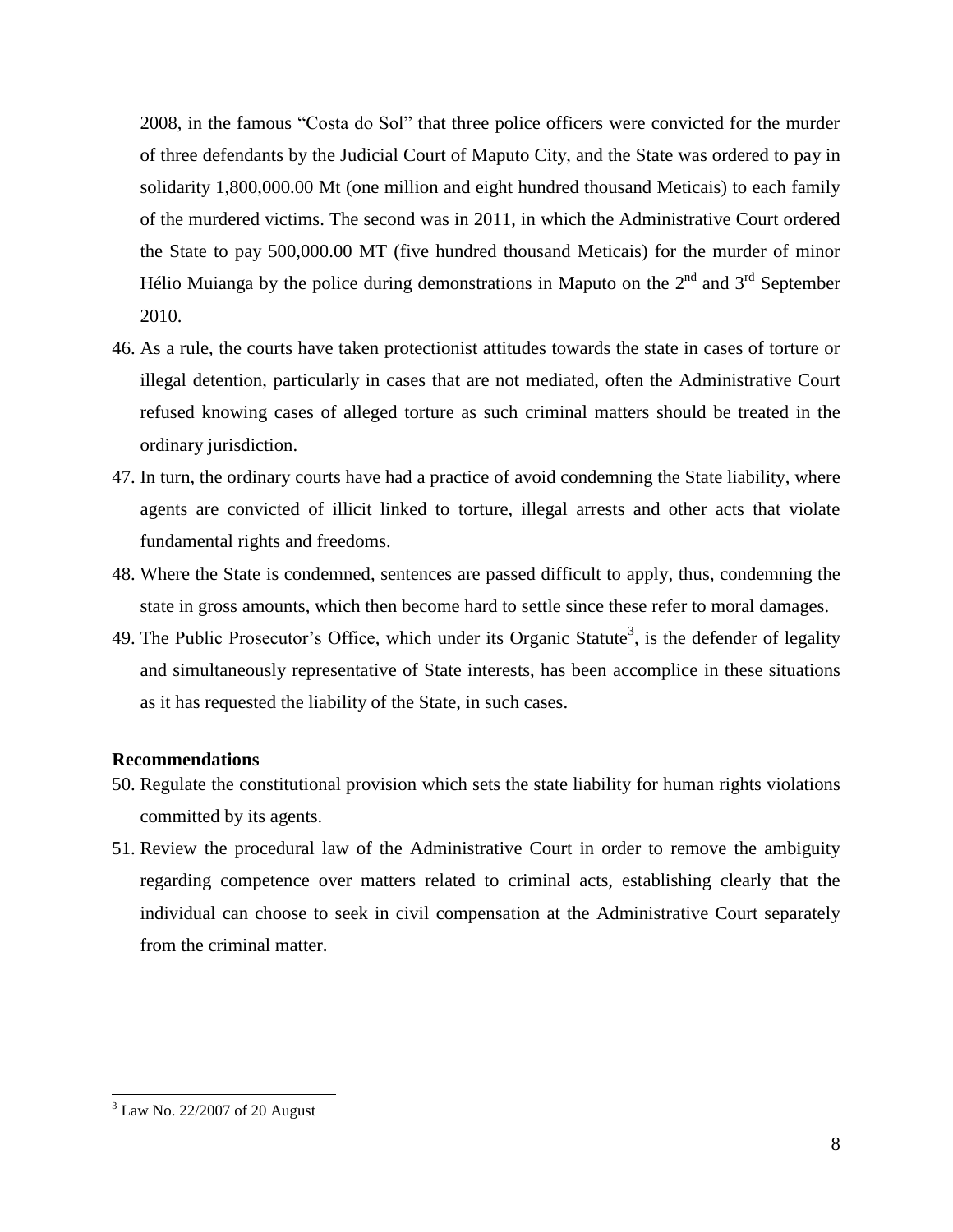# **Art. 10: Training**

# **Findings**

- 52. In the prison system, it is found that correctional officers has evolved on the issue of the treatment given to inmates, due to training programs carried out by the Ministry of Justice in collaboration with the Civil Society Organizations. The Mozambican Human Rights League in many situations was warned by the prison officers themselves of irregular situations that occur in prisons, for example, in cases of detention of minors not subject to criminal penalties.
- 53. However, within the police forces where there is a huge lack of training in human rights issues, cases of torture happen in all police stations during the investigation phases<sup>4</sup>.
- 54. Police acts mainly through reactive methods, rather than proactive, and the speeches that are often made by police command structures, reveal the existence of an authoritarian character<sup>5</sup>.

# **Recommendations**

55. Introduce human rights courses for all Police ranks and units, which must be delivered in partnerships with civil society organizations working in the field.

# **Art. 11: Custody and Treatment of Prisoners, Detainees and Convicts**

# **Findings**

 $\overline{a}$ 

- 56. The mistreatment of detainees is a normal practice within the police stations and other detention centers belonging to the Ministry of Home Affairs.
- 57. The Mozambican League of Human Rights and Amnesty International reported in 2012, in a joint report that several irregularities occurred within the prison system in Mozambique $^6$ .

 $4$  In Case No. 16/2012, with terms are based on the Judicial Court of Maputo City,  $10^{th}$  Section, and were judged several cases of kidnappings that occurred at Maputo and Matola Cities, all defendants complained of being tortured when they were arrested in the initial interrogations phase, facts sustained by the unlawfulness verified on the first stage in the case, considering that the defendants were taken to the premises of riot police, they were not presented to the judge within the legally established deadline of two days, but these were presented to a judge a month after the arrest.

 $<sup>5</sup>$  In 2012, the General Police Commander informed the media that the police did not follow orders from the courts,</sup> yet no measure was taken.

<sup>&</sup>lt;sup>6</sup> See, "Aprisionando os Direitos, Prisão e Detenção Arbitrária e Tratamento de Reclusos em Moçambique", Joint Report of Amnesty International and the Mozambican League of Human Rights available in http://www.amnistiainternacional.pt/files/Noticias\_anexos/novembro2012/Mocambique\_Aprisionando\_os\_meus\_dir eitos\_embargado\_01h00\_de\_dia\_22nov2012.pdf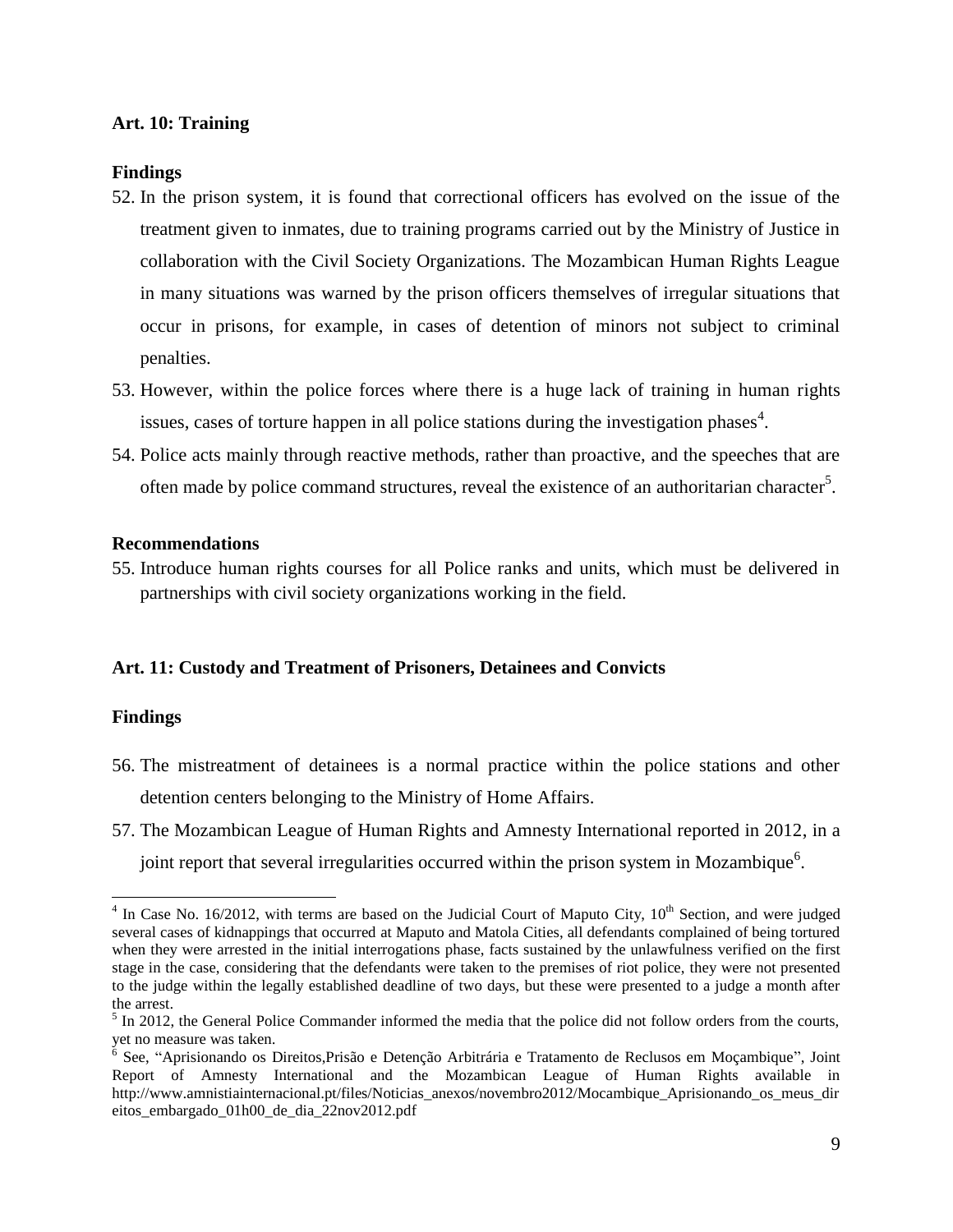- 58. For example, in the well-known cells of the Police Command of Maputo City, detainees and convicts serving sentences in that facility, are not entitled to receive visits and cannot be fed by their relative, differently to what happens in other prisons. Lawyers do not have access to their constituents in these cells and these detainees and convicts have no right to sunbathing.
- 59. Even the courts and prosecutors have difficulty enforcing their decisions when compared to the procedures on the detainees and convicts who are in the cells of the Police Command of Maputo City.

#### **Recommendations**

- 60. The government should take concrete measures so that all prisoners in the cells of the Police Command of Maputo City are transferred to other prisons, such as those already recommended by the Ombudsman and the Attorney General of the Republic.
- 61. The Ministry of Home Affairs should allow civil society organizations to make regular visits to police stations, as happens in prisons that are under the jurisdiction of the Ministry of Justice.

### **Article 10: Immediate and Impartial Investigation**

#### **Findings**

- 62. Few are the cases of torture and illegal detentions that had immediate investigation and these only occur when citizens refer complaints directly to the Public Prosecutor´s Office.
- 63. There is huge protectionism within the police which makes these investigations to be not impartial. The police do not cooperate with the investigation of these cases and often the Public Prosecutor´s Office cannot continue with the investigations due to lack of cooperation by the police.
- 64. For example, the League submitted a series of complaints for crimes by summary executions and assaults perpetrated by the Police during demonstrations in February 2008, where people protested against the deterioration of prices of public transport in the cities of Maputo and Matola, however, no investigation proceeded since the Police General Commander refused to provide data about the police and their related shift for that day.
- 65. More recently, one of the leader of the Forum of War Demobilized, Mr. Jossias Matsena, was illegally arrested and was later released by the  $3<sup>rd</sup>$  Section of the Municipal District Judicial Court of Kampfumo at Maputo City, due to lack of basis for detention.